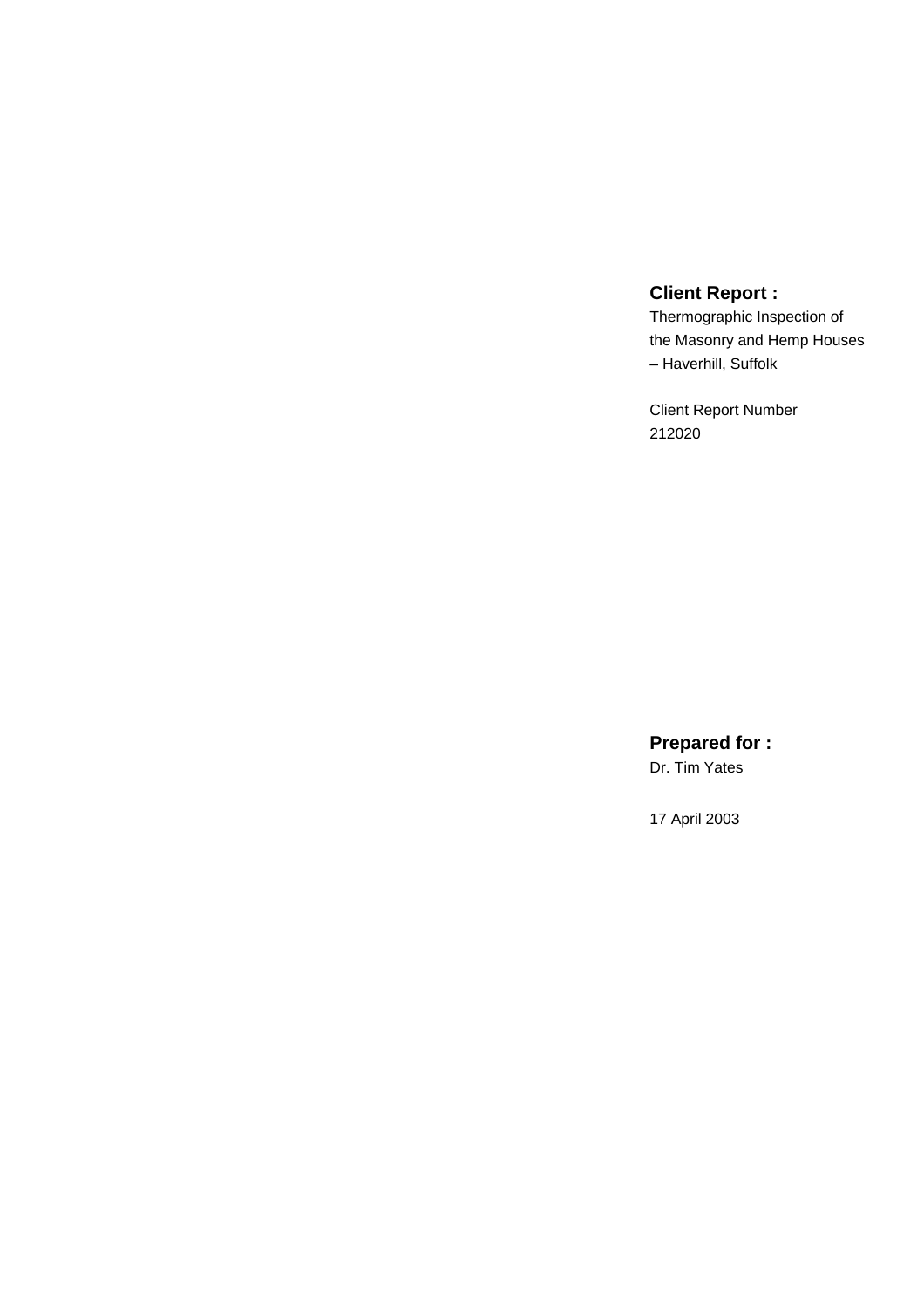## **Prepared on behalf of BRE by**

| Signature |            |
|-----------|------------|
| Name      | J C M Yong |
| Position  | Consultant |

## **Approved on behalf of BRE by**

| Signature |                             |
|-----------|-----------------------------|
| Name      | Dr. J.R. Morlidge           |
| Position  | <b>Principal Consultant</b> |
| Date      |                             |

Construction Division BRE, Garston

Tel : 04923 664388 Fax : 0192304786

Email : yongj@bre.co.uk Website : www.bre.co.uk

This report is made on behalf of BRE. By receiving the report and acting on it, the client or any third party relying on it - accepts that no individual is personally liable in contract, tort or breach of statutory duty (including negligence).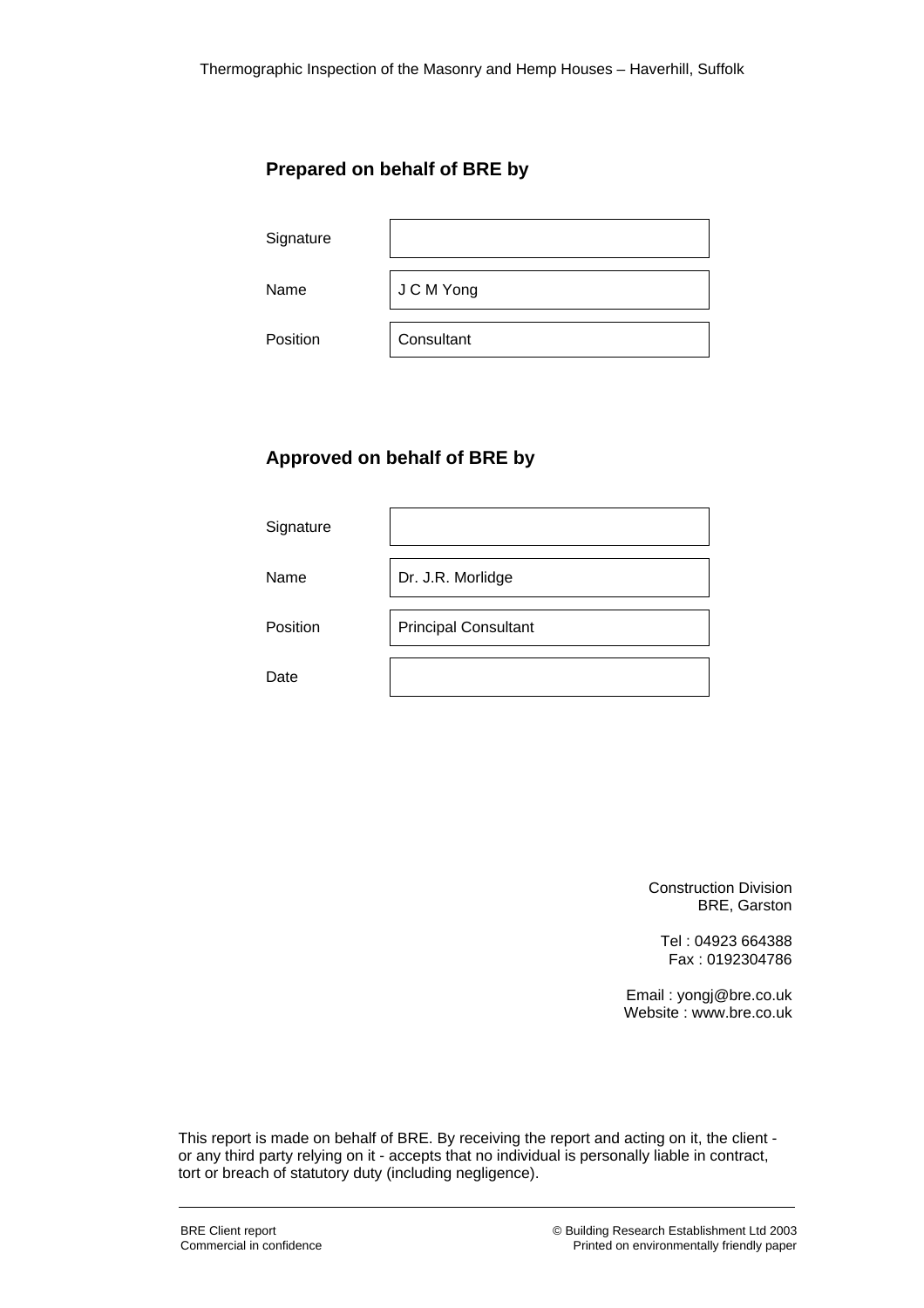#### **Executive Summary**

J Yong from the Centre for Concrete Construction (CCC) and V Clark from the Centre for Whole Life Costing and Conservation (CWLCC) conducted a thermographic survey of No's 10 and 12 Teasel Close at Haverhill, Suffolk on the 13 and 14 March 2003. The houses were of masonry and hemp construction respectively.

The primary aim of this survey was to capture thermographic images of the front, side and rear elevations of the chosen houses and detect the location of any significant heat losses through the external walls and windows of each property. The data obtained from this survey will be used to provide an indication of the thermal emissivity of the external walls and windows from each selected house.

It was discovered from an examination of the composite images of the front and rear elevations of both houses that there was significant heat loss through the external walls and windows from the traditionally built Masonry House in comparison with the Hemp House.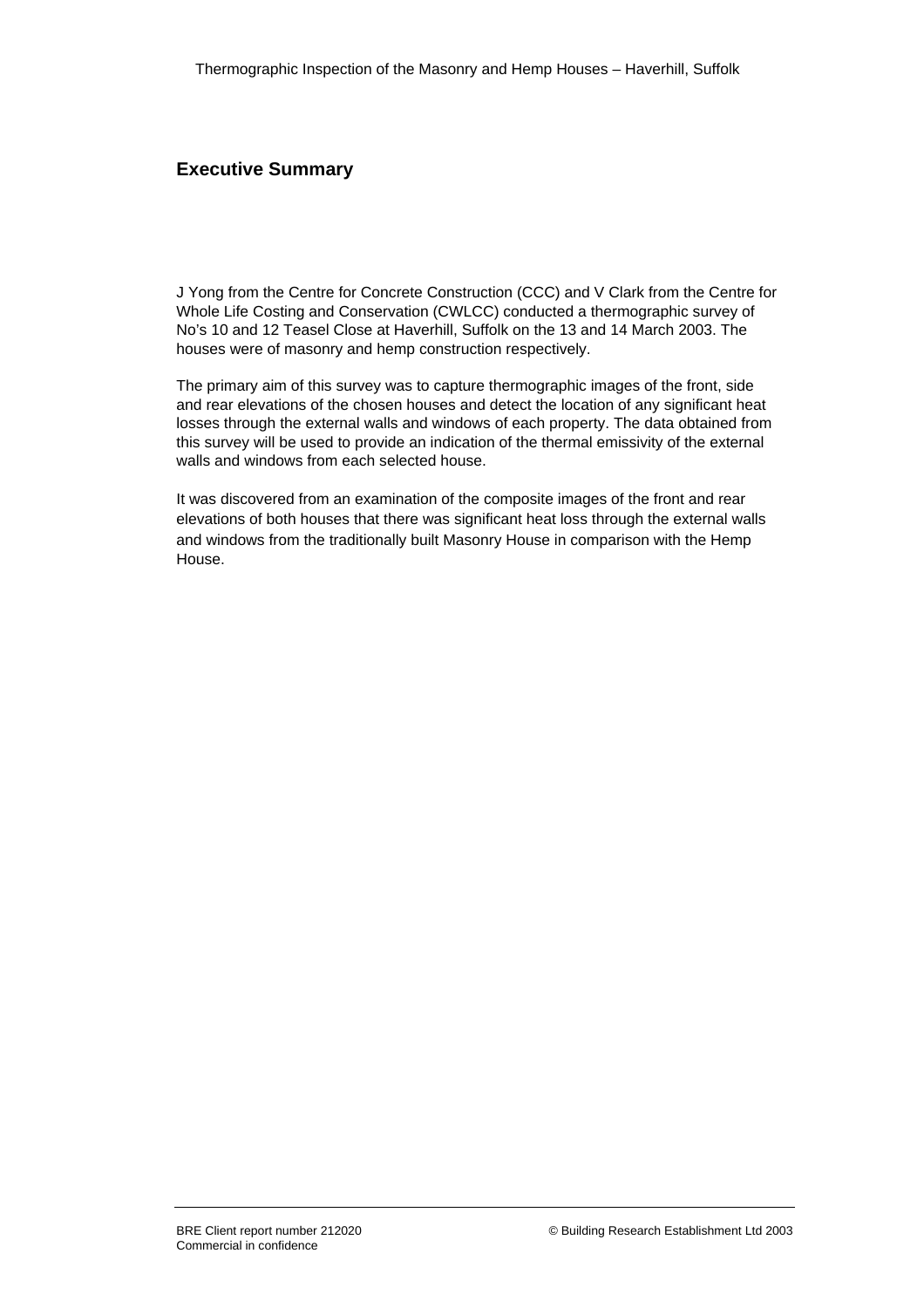## **Contents**

| 1              | Introduction                                  |                |
|----------------|-----------------------------------------------|----------------|
| 1.1            | Background                                    | 1              |
| 1.2            | Thermography                                  | $\overline{2}$ |
| 2              | Description of the project                    | 3              |
| 3              | <b>Findings</b>                               | 4              |
| 3.1            | <b>Masonry House</b>                          | 4              |
| 3.2            | Hemp House                                    | 4              |
| 3.3            | Comparison of the Masonry and the Hemp Houses | 5              |
| $\overline{4}$ | Conclusion                                    |                |
| 5              | References                                    |                |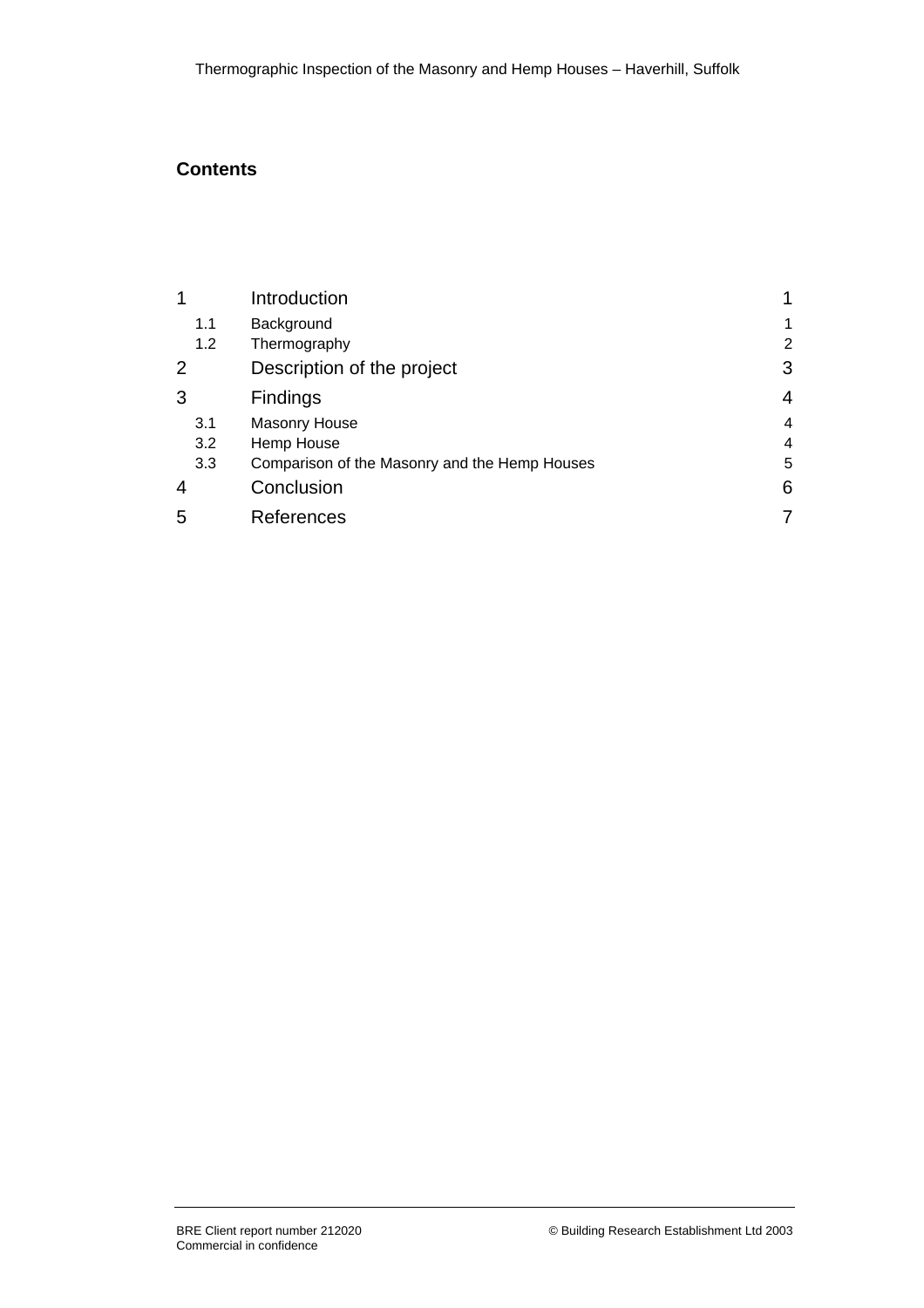### **1 Introduction**

#### **1.1 Background**

The Hemp Home Project has been undertaken by the Suffolk Housing Society, of Bury St Edmunds, with support from the Housing Corporation and St Edmundsbury Borough Council. Suffolk Housing Society and St Edmunsbury has engaged the support of the Housing Corporation to fund the Building Research Establishment to carry out extensive research into the project. The purpose of this was to demonstrate that hemp and lime construction is a viable low energy alternative to the more conventional forms of construction based on brick and concrete blocks.

The Hemp Houses and their Masonry constructed neighbours are part of a larger £1.5 million housing development, £675,000 of which was provided in the form of a social housing grant jointly by St Edmundsbury Borough Council and the Housing Corporation. The four properties involved – two hemp and two brick/block – in the research project cost £176,000 to build. The research has cost £75,000 and has been paid for in part by a £60,000 Innovation and Good Practice grant from the Housing Corporation.

J Yong from the Centre for Concrete Construction (CCC) and V Clark from the Centre for Whole Life Costing and Conservation (CWLCC) at the Building Research Establishment (BRE) conducted a thermographic survey on two of the houses, No's 10 and 12 Teasel Close at Haverhill, Suffolk on the 13 and 14 March 2003. The houses were of masonry and hemp construction respectively.

The primary aim of this survey was to capture thermographic images of the front, side and rear elevations of the chosen houses and detect the location of any significant heat losses through the external walls and windows of each property. The data obtained from this survey will be used to provide an indication of the thermal emissivity of the external walls and windows from each selected house.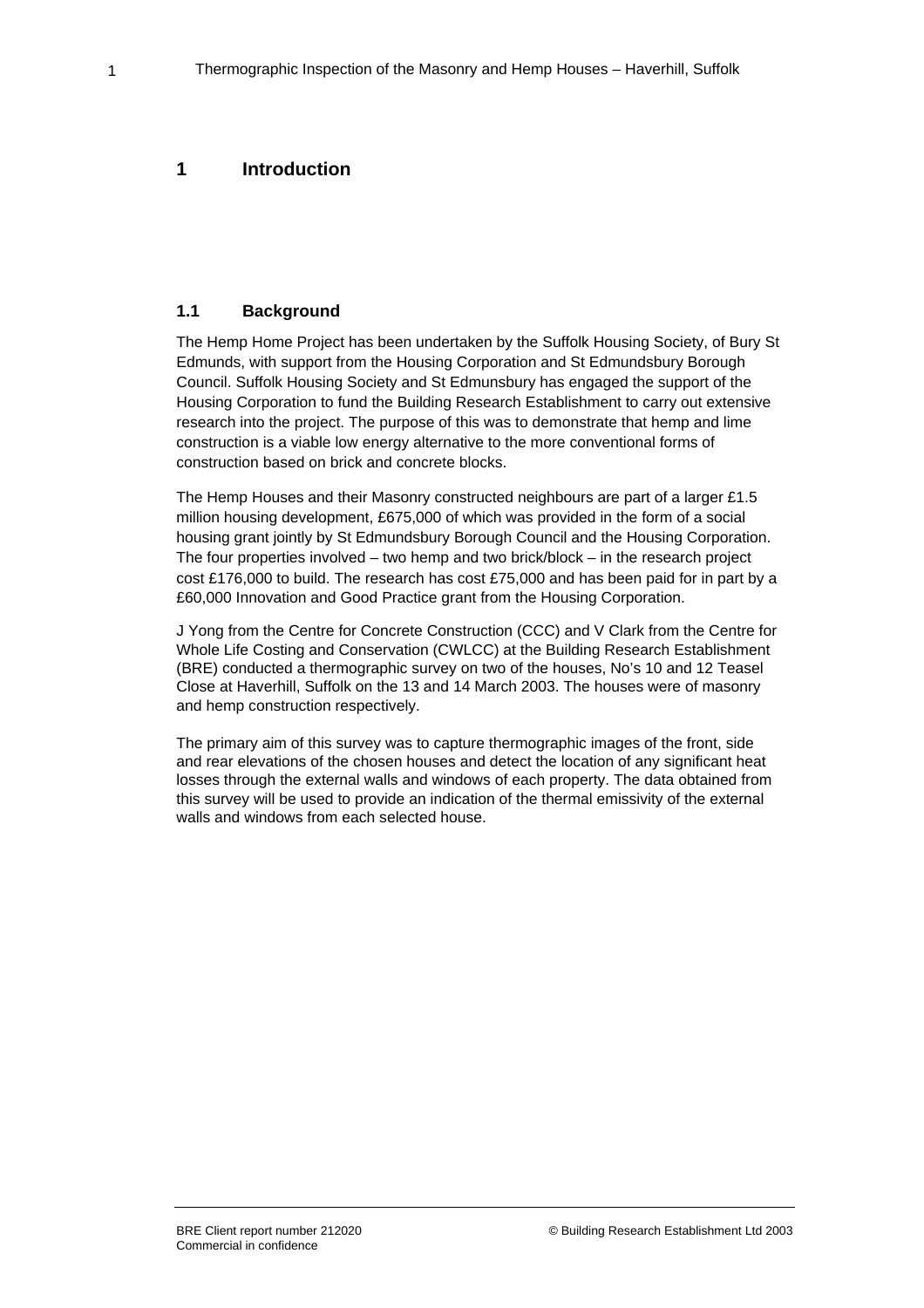#### **1.2 Thermography**

The use of infrared thermography as a non-destructive evaluation (NDE) technique is primarily aimed at detecting sub-surface features, including defects and anomalies, that can not be detected using standard inspection techniques. The basic principle underpinning many thermographic NDE techniques is that the spatial spread of a heat flux on the surface of a specimen with respect to time depends upon the homogeneity of the specimen, its thermal diffusivity and is influenced by the presence of internal defects. A temperature difference at the surface generated by the differences in thermal conductivity between flaws and the base material/substrate can be detected by an infrared imaging system and thus reveal the presence of defects.

Thermography can be used in either a passive or an active manner but in this investigation, the passive manner was used. The passive thermographic technique relies on natural heat distributions over the surface of a structure and it is usually employed for non-destructive evaluation of buildings, components and processes. Passive thermography in most cases is qualitative and is used to detect anomalies. In some cases, however, with direct thermal modelling it can provide quantitative measurements as well.

In order to obtain satisfactory results which shows the areas of heat loss, it is necessary for the site worker undertaking a thermographic survey to be not only fully conversant with the operation of the equipment but to have a sound knowledge of the materials contained in the structure under investigation and of the ambient conditions required to produce an interpretable thermal image.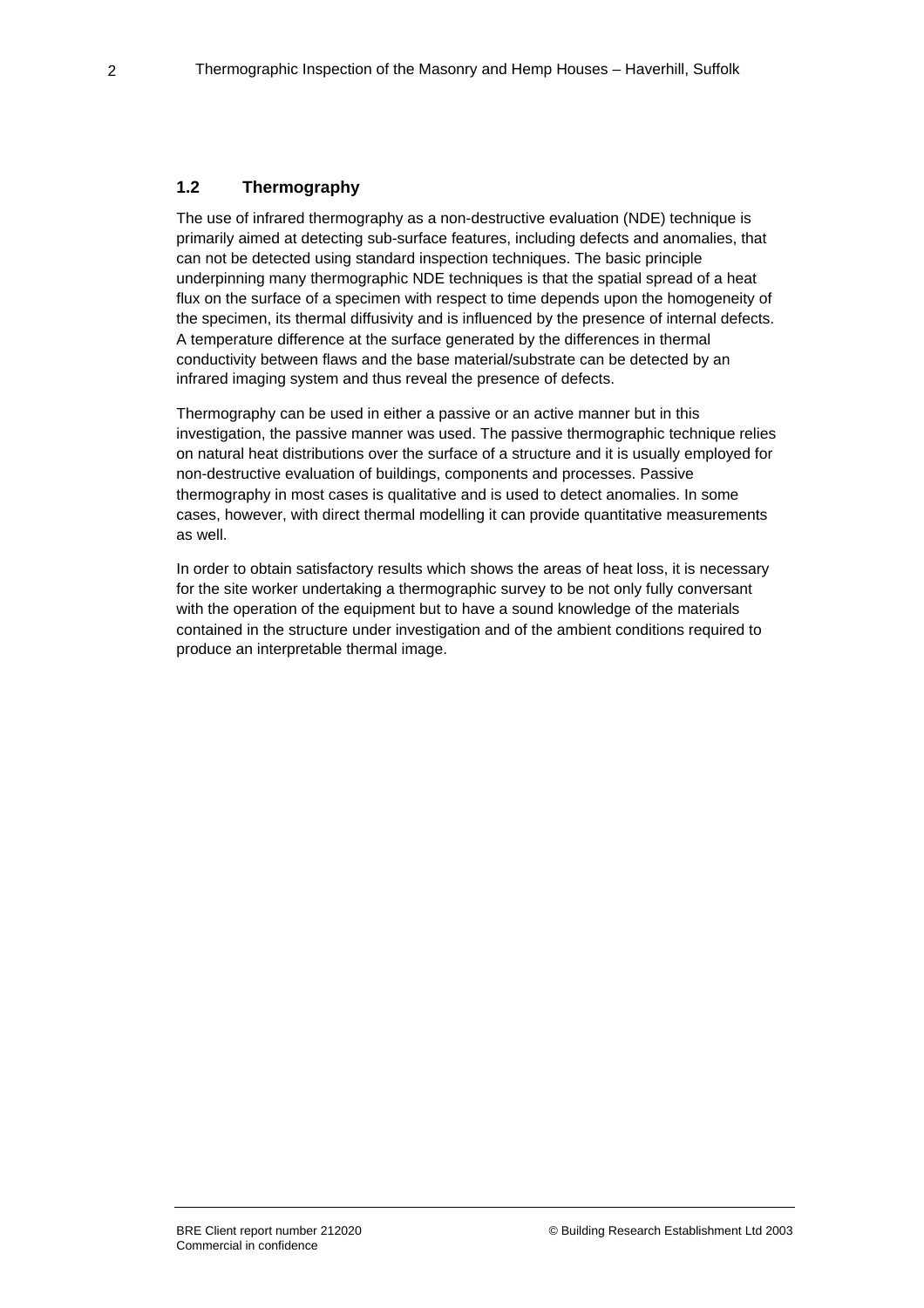#### **2 Description of the project**

The basic conditions necessary for a thermographic survey to be carried out are when there is a temperature difference (at least  $14^{\circ}$ C) between internal and external air temperatures, according to the research carried out by the Energy Efficiency and Renewable Energy Clearinghouse (EREC). Normally, thermographic scans are carried out either in the winter when there is maximum internal central heating of the surveyed house or during warm weather when an air conditioning system has been working.

Before the thermographic survey, site orientation was conducted to ensure familiarity of the site workers with the area being investigated. In this case, the thermographic survey was carried out at the front and rear of both the houses in the evening between 8.30pm – 10.30pm. The house owners were requested to switch on the heating to  $20^{\circ}$ C from 5pm onwards to allow approximately 3 hours of heating before the thermographic survey was conducted. In order to compare the temperature both inside and outside the houses, measurements were taken using a thermometer. The indoor temperature was monitored in each home using temperature and humidity loggers by the CWLCC.

The temperature scale of the infrared (IR) camera was set to be consistent between - 3.0 $\mathrm{^{\circ}C}$  to 7.3 $\mathrm{^{\circ}C}$  representing a temperature differential of 10.3 $\mathrm{^{\circ}C}$ . All the thermographic images were taken using the same temperature scale throughout the survey process to aid comparison between the two houses. The distance between the tripod and the inspected houses was obtained using a Laser Disto 'Classic' measuring instrument.

The order in which the survey was carried out is shown in Table 1. Due to the presence of bushes it was not possible to capture the entire front elevation of either the Hemp or Masonry House with a single image. Similarly, problems were encountered at the rear of the houses due to the location of the back gate and fence. Consequently, several thermal images for each elevation were assembled together to form a complete image of the front and rear elevation for the respective houses.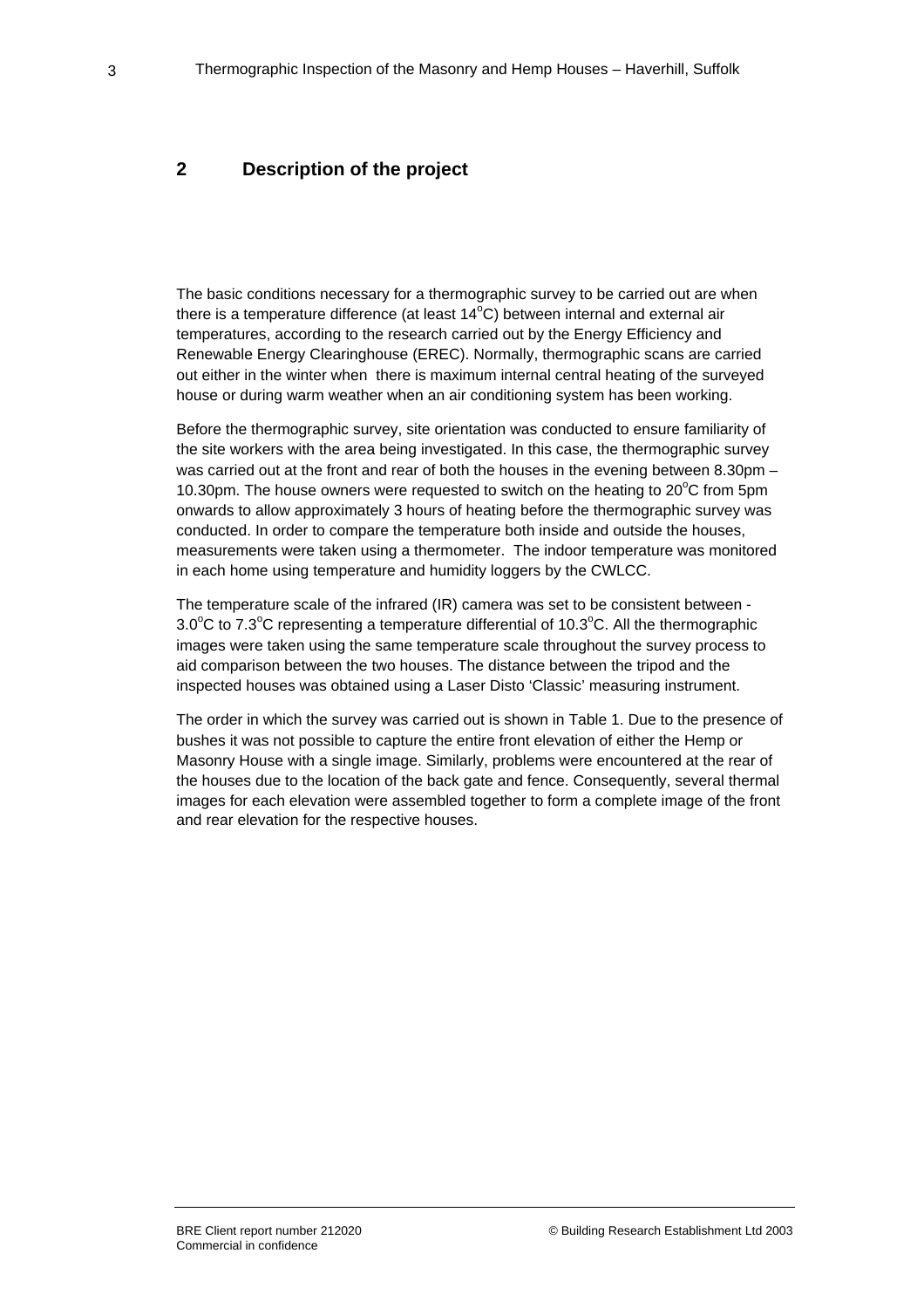### **3 Findings**

The details and timings relevant to the thermographic survey of the Masonry and Hemp Houses are shown in Table 1 below:

| <b>Type of Houses</b>                                             | <b>Masonry</b><br><b>House</b><br>(Front) | Hemp<br><b>House</b><br>(Front) | <b>Masonry</b><br>House<br>(Rear) | Hemp<br><b>House</b><br>(Rear) |
|-------------------------------------------------------------------|-------------------------------------------|---------------------------------|-----------------------------------|--------------------------------|
| Time taken at the start of the<br>thermographic survey (24 hours) | 20:50                                     | 21:15                           | 21:34                             | 21:43                          |
| Distance between the tripod and<br>the inspected surfaces (m)     | 9.52                                      | 9.58                            | 9.18                              | 6.76                           |
| Outdoor temperature (°C)                                          | 2                                         |                                 |                                   |                                |

**Table 1:** Details of the thermographic survey.

According to the data collected, approximately 30 minutes were required to obtain the thermal images for each elevation surveyed. As a consequence, it took approximately 2 hours to complete the thermographic survey of both houses. Images taken as part of the survey have been presented as Figures 1 to 11 of Appendix A. Figures 12-14 are graphs of the temperatures monitored in the house over the winter and particularly on the evening of the thermographic survey.

#### **3.1 Masonry House**

The Masonry House is understood to be off traditional cavity wall construction with a tiled timber roof.

The digital photo and thermographic image of the front elevation of the Masonry House are shown as Figures 1 and 2 respectively. Figure 2 is compiled from six separate thermal images. The digital photo and thermographic image of the rear elevation of the Masonry House are shown as Figures 3 and 4 respectively. Figure 4 is again compiled from six separate thermal images.

### **3.2 Hemp House**

The Hemp House is founded on a limecrete foundation and brick plinth. The walls are of a timber "balloon" type structural frame and these were shuttered and cast using a hemp/sand/lime matrix (in small lifts). The ground floor is a hemp / lime / sand slab topped with a sand / lime screed. The upper floor is of tongued and grooved boarding on timber joists . The roof is of trussed rafters and is covered with concrete tiles. Heating pipes and conduits for the electrical services are cast into the wall matrix.

The digital photo and thermographic image of the front elevation of the Hemp House are shown as Figures 5 and 6 respectively. Figure 6 is compiled from six separate thermal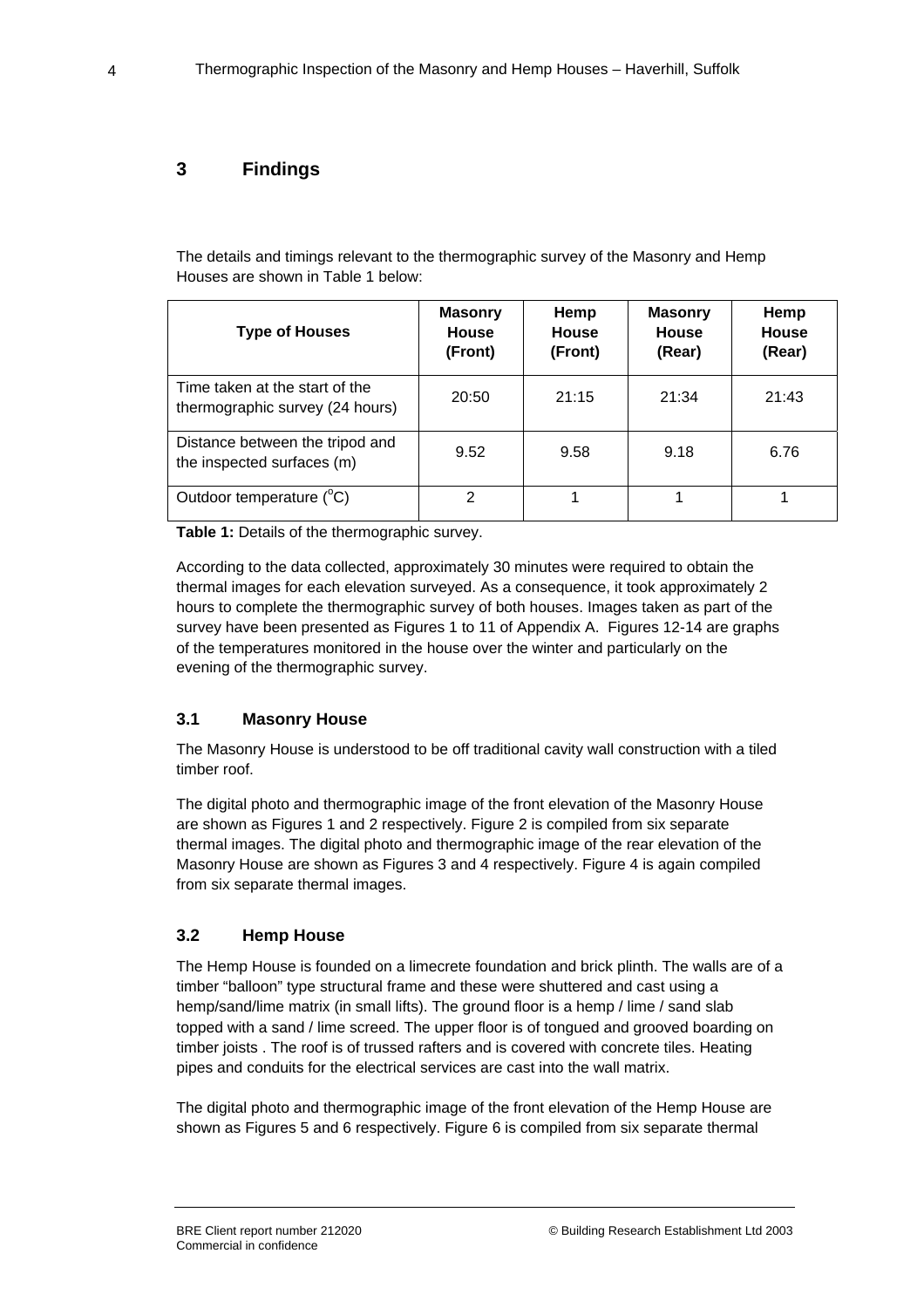images. The digital photo and thermographic image of the rear elevation of the Hemp House are shown as Figures 7a, 7b and 8 respectively. Figure 8 is compiled from nine separate thermal images.

#### **3.3 Comparison of the Masonry and the Hemp Houses**

The results of the thermographic survey conducted by BRE indicated that there was a significant amount of heat loss through the external walls and windows to the Masonry House in comparison with that occurring in the Hemp House (Figures 11a, 11b, 11c and 11d). Unfortunately, a problem was encountered during the assembly of the thermographic images resulting in a slight distortion of the images of the houses. However, the completed images of the front and rear elevations to both houses clearly reveal a contrast in the thermal losses occurring in each of the two houses.

The thermographic image shown in Figure 6 indicated that in comparison to the remaining areas of walling there was significant heat loss through the section of the foundation wall below damp proof course (dpc) level immediately adjacent the right front corner of the property. It is understood that the foundation wall consists of a brick plinth built in steps and staggers with frost resistant bricks below ground. This area is not insulated. It should be noted that the ground level adjacent the wall to the left hand side of the front door shown in Figures 5 and 6, was coincident with the dpc level and not below it as on the right hand side of the door. Hence there was no indication of excessive heat loss on the left hand side of the front door shown in Figure 6 as this area of walling was hidden from the camera. Furthermore, from the thermographic image taken of the upper left hand first floor window to the rear elevation of the house, there was heat loss due to the trickle ventilation (shown in Figures 9 and 10).

In comparing the results obtained from the survey of the Masonry and the Hemp Houses (refer Figures 11b and 11d), it appears that the temperature of the external walls to the Masonry House is slightly higher by approximately  $4^{\circ}$ C to 6 $^{\circ}$ C than the walls to the Hemp House. It is assumed that the temperature of the "Balanced flue vent to the central heating boilers" in the two houses is similar and therefore can be used as a reference temperature scale for the background temperature of the two houses.

From figures 12 and 13, the record of the temperature on the night of the survey, it is possible to see that the difference between the external temperature and internal temperatures of the houses was more than  $14 \text{ °C}$  in accordance with the necessary conditions of the test. From the graphs of figure 14 it is evident that the temperatures throughout the winter remained steady and similar in both houses therefore the heating system in the masonry house would have to work harder if the heat loss through the walls was greater than in the hemp house. The gas and electricity consumption was measured independently of BRE and this showed that the masonry house did use more energy throughout the winter than the hemp house.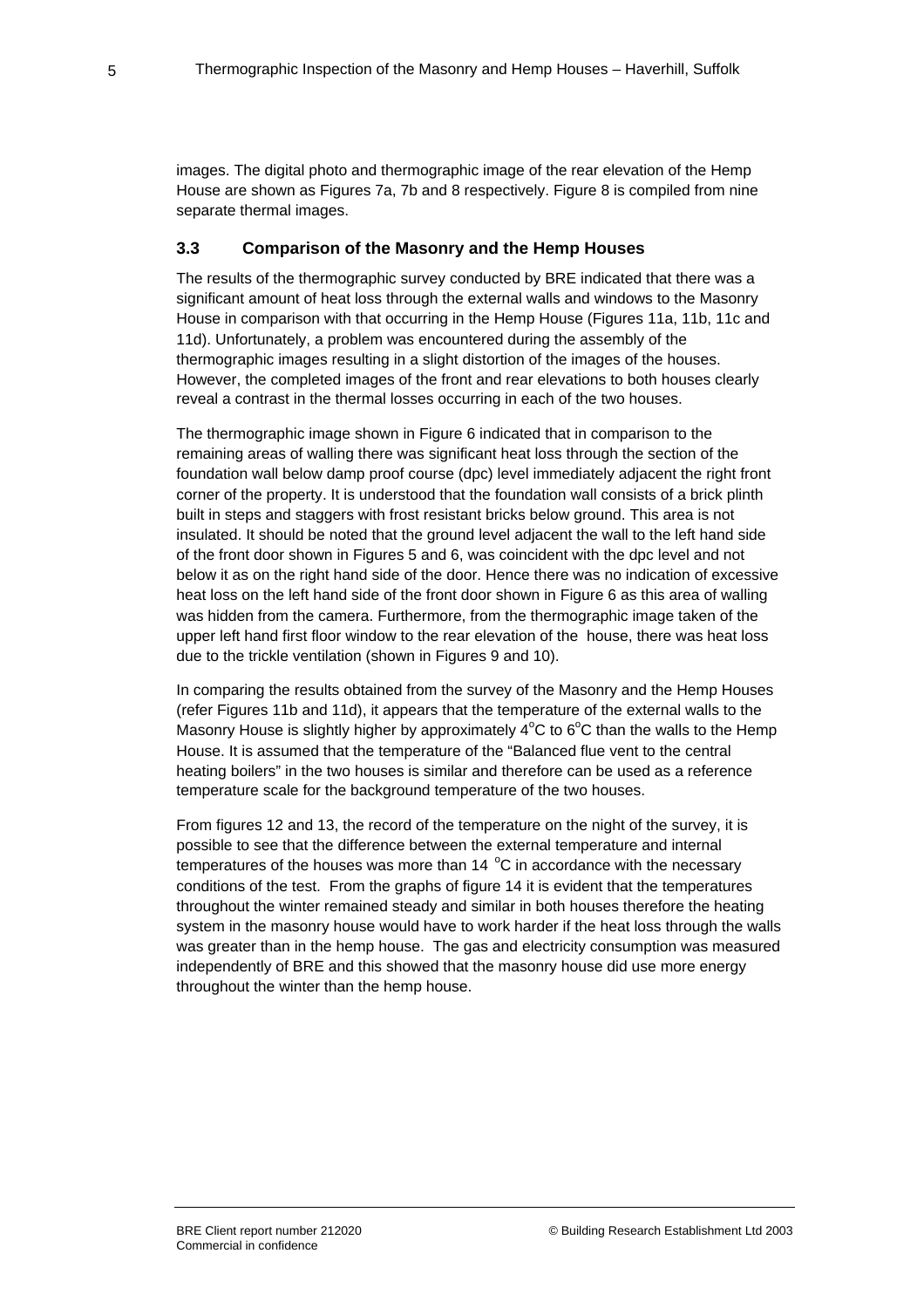#### **4 Conclusion**

Based on the thermographic survey carried out, the following conclusions can be drawn:

- The temperature monitored in both the houses during the test shows it was a steady 14 $\degree$ C more than the external temperature as the test required and the heating system was capable of maintaining the internal temperature at the requested level.
- Data obtained using the IR camera shows the Hemp House was cooler than the Masonry House by approximately  $4^{\circ}$ C to 6 $^{\circ}$ C (as shown in the temperature scale of the IR camera).
- Given that the internal temperature of both houses was similar on the night of the test we can conclude that the external walls of the Hemp House appear to retain more heat than those of the traditionally built Masonry House.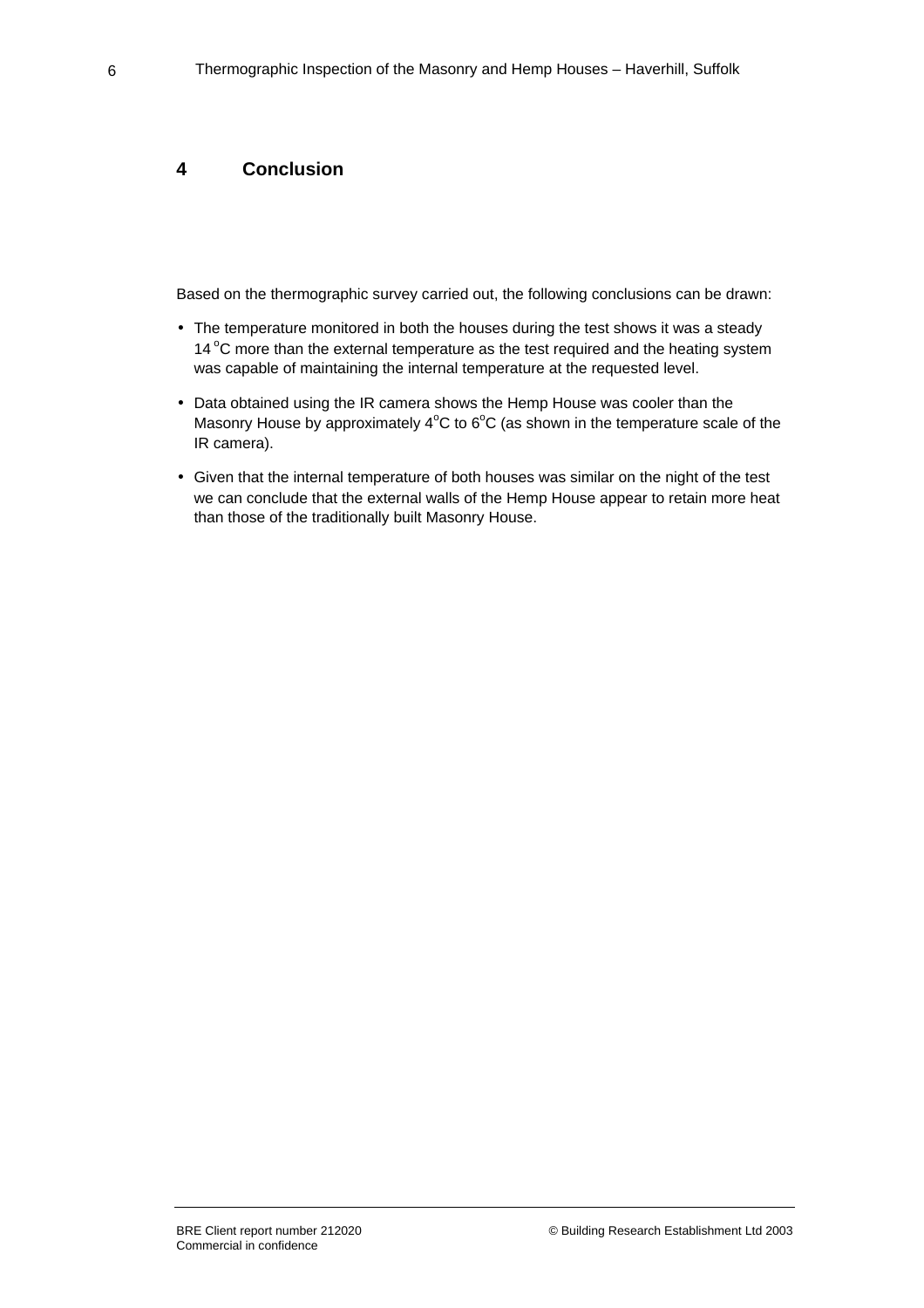### **5 References**

- 1. *Consumer Energy Information: EREC Brief about Thermography* http://www.eere.energy.gov/consumerinfo/refbriefs/cb3.html [Accessed: 26 March 2003]
- 2. Yates T. Final Report on the Construction of the Hemp Houses at Haverhill, Suffolk. Client report number 209-717 Rev.1, August 2002.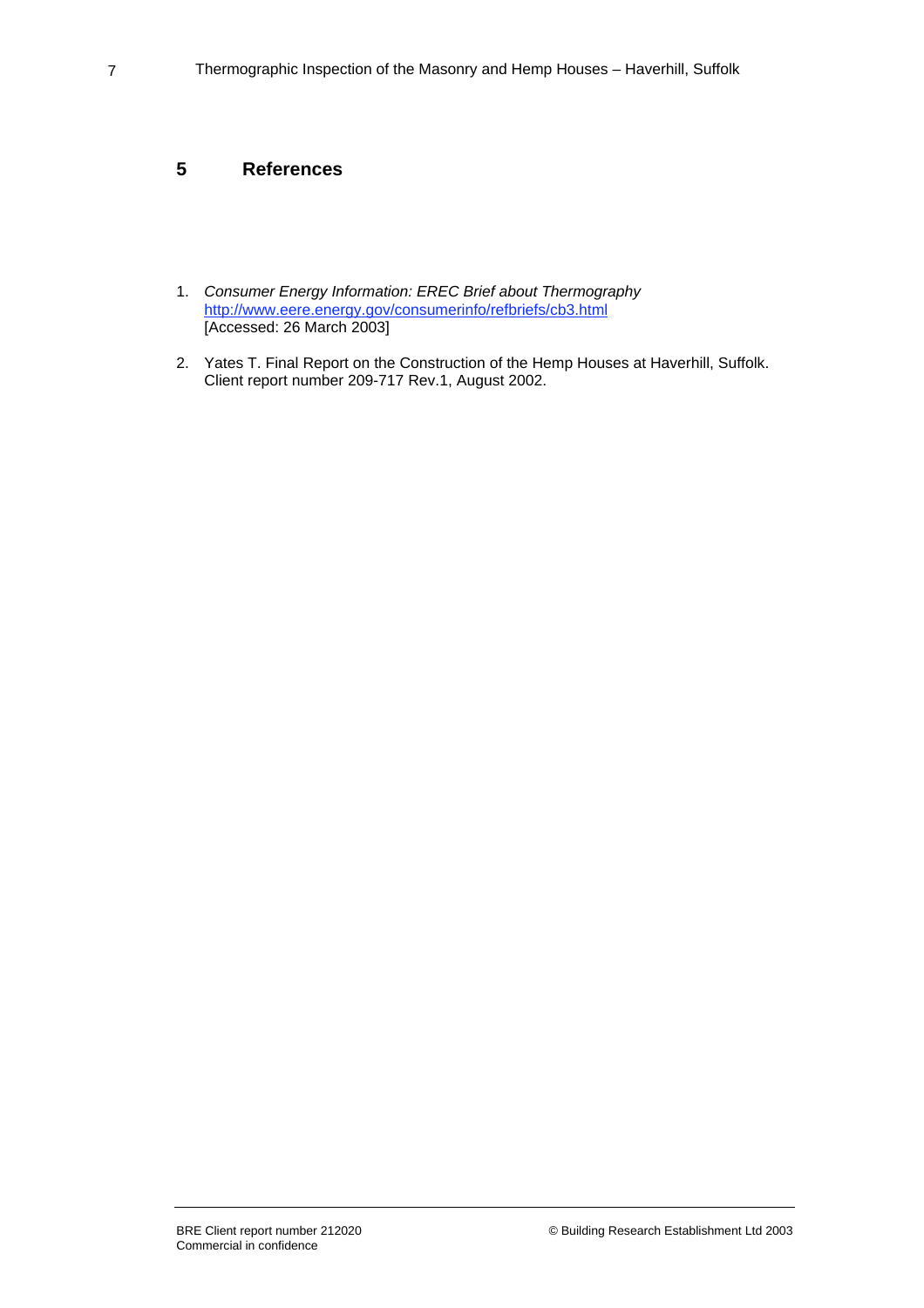# **Appendix**



**Figure 1:** Front elevation of the Masonry House at No.10 Teasel Close, Haverhill, Suffolk.



**Figure 2:** Thermographic image which represents the front elevation of the Masonry House as shown in Figure 1: Colour graduation represents temperature scale of  $-3^{\circ}$ C to  $7.3^{\circ}$ C.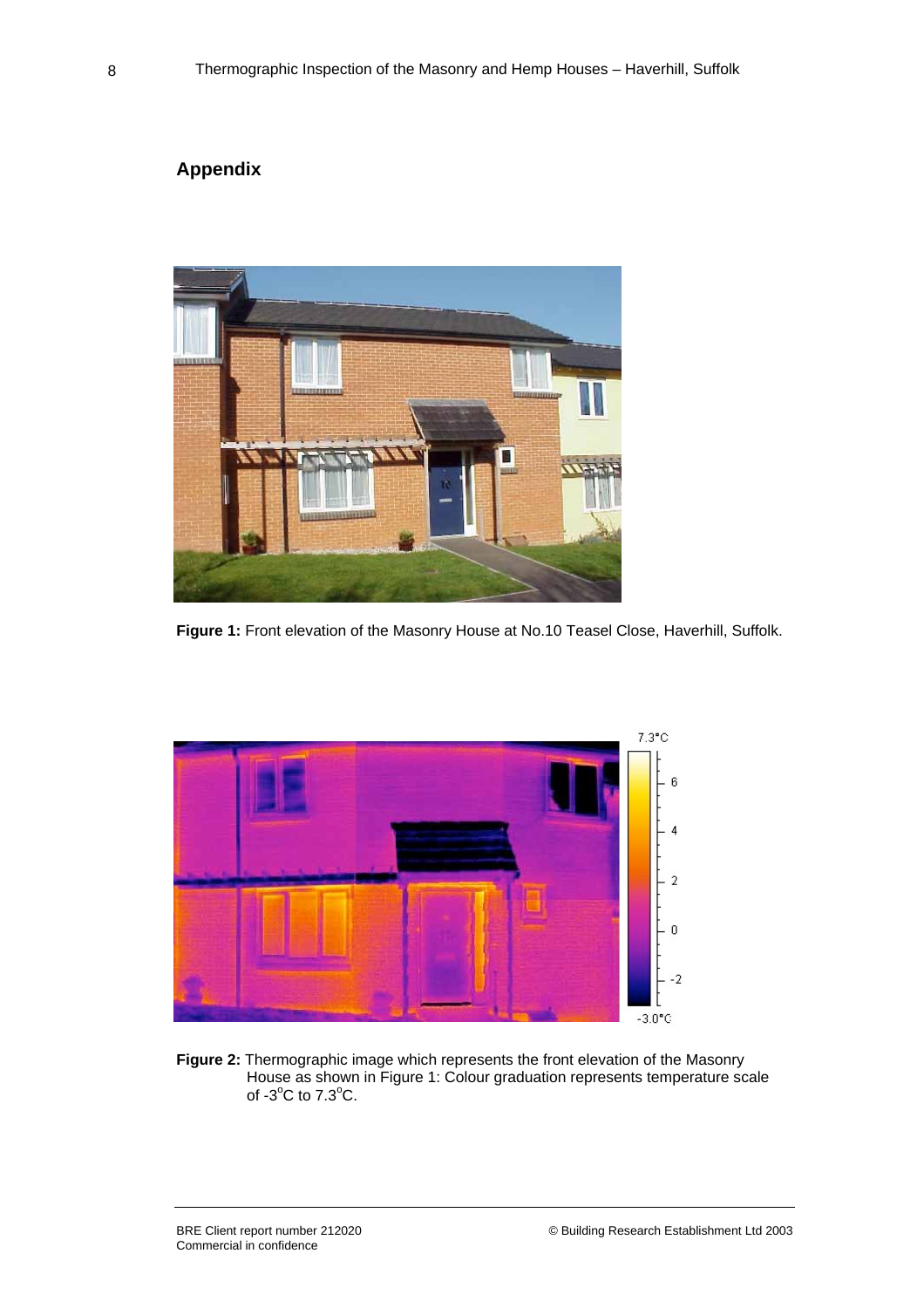

**Figure 3:** Rear elevation of the Masonry House at No.10 Teasel Close, Haverhill, Suffolk.



**Figure 4:** Thermographic image which represents the rear of Masonry House as shown in Figure 3: Colour graduation represents temperature scale of -3 $^{\circ}$ C to 7.3 $^{\circ}$ C.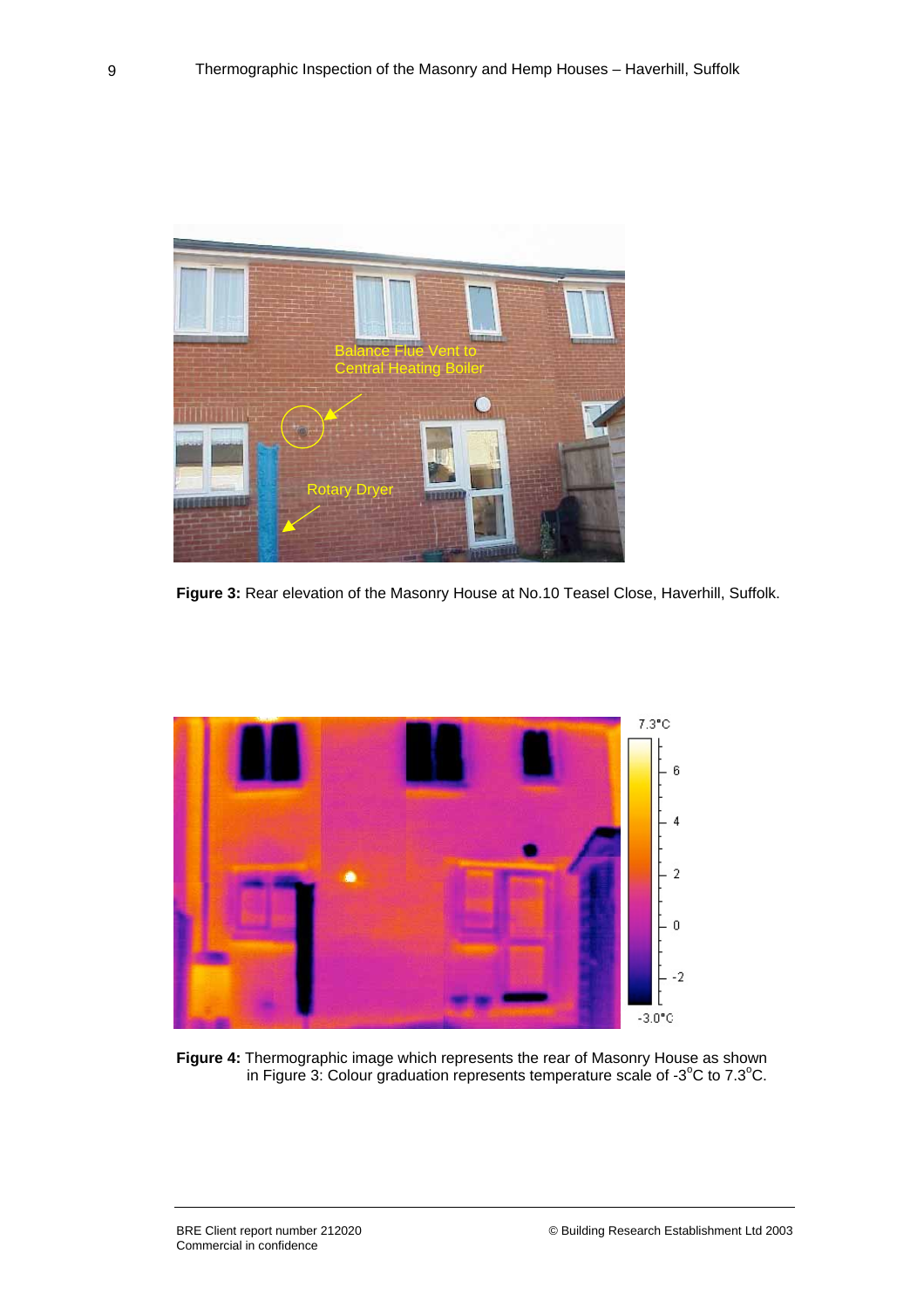

**Figure 5:** Front elevation of the Hemp House at No.12 Teasel Close, Haverhill, Suffolk.



**Figure 6:** Thermographic image which represents the front elevation of the Hemp House as shown in Figure 5: Colour graduation represents temperature scale of -3°C to  $7.3^{\circ}$ C.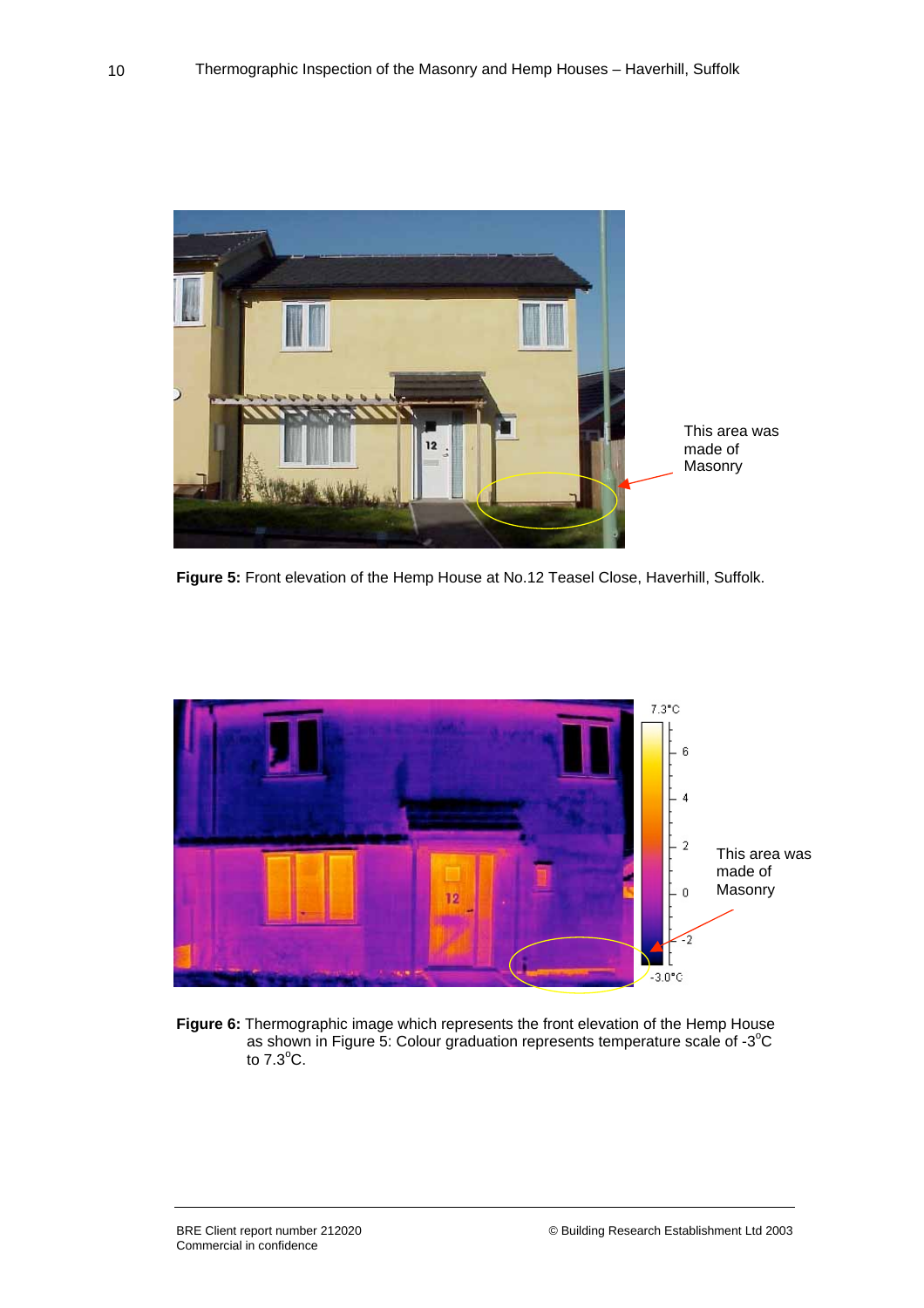



Figure 7a **Figure 7b** 

**Figures 7a and 7b:** Rear elevation of the Hemp House at No.12 Teasel Close, Haverhill, Suffolk. It was impossible to capture the whole back elevation due to the location of the back gate therefore two separate digital images had to be obtained.



**Figure 8:** Thermographic image which represents the rear of Hemp House as shown in Figure  $\bar{7}a$  and 7b: Colour graduation represents temperature scale of -3 $^{\circ}$ C to  $7.\overline{3}^{\circ}$ C.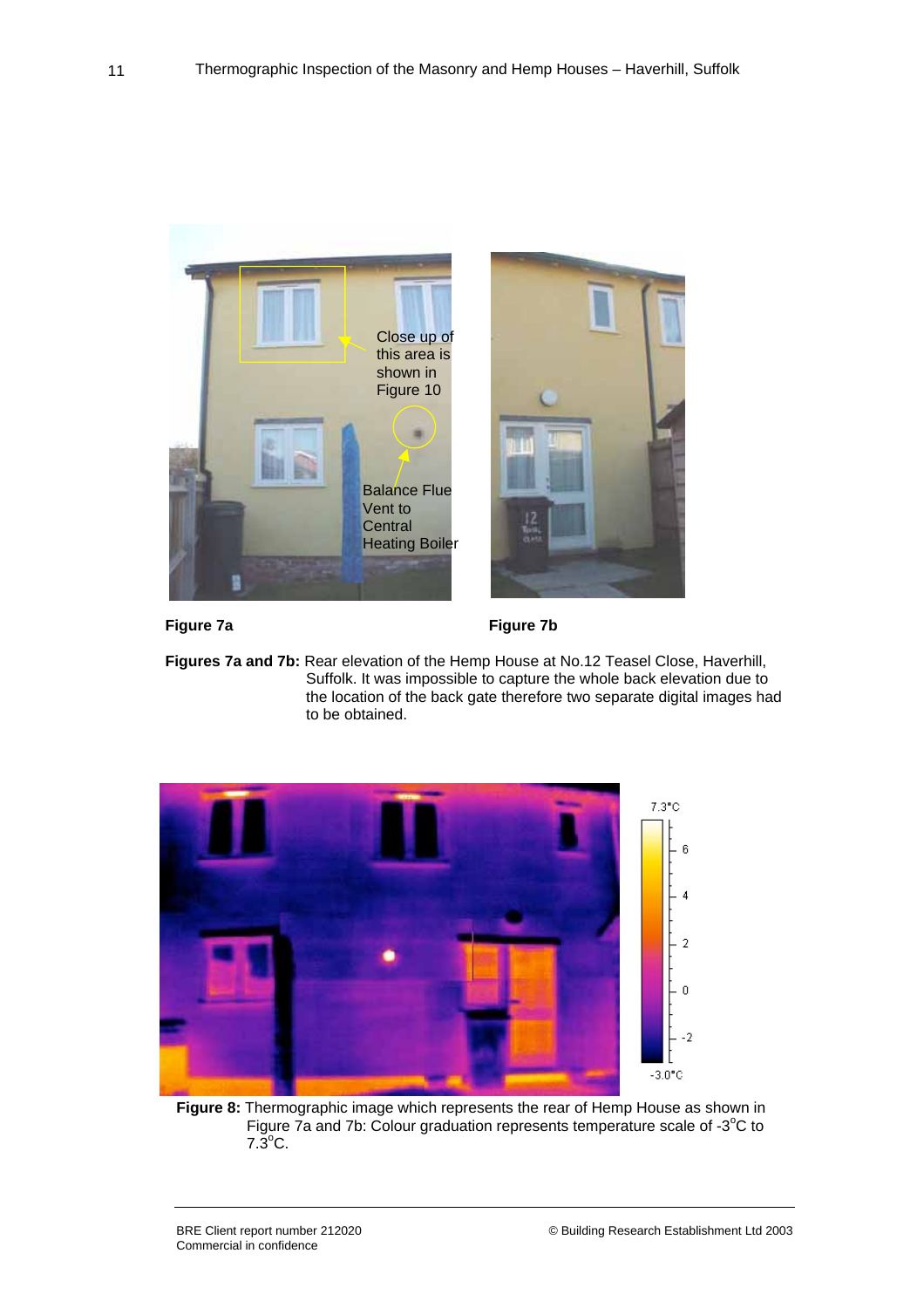

**Figure 9:** This photo showed the area where there was heat loss from the trickle ventilation (at the back window of the Hemp House).



**Figure 10:** Thermographic image showing the area where the heat losses took place.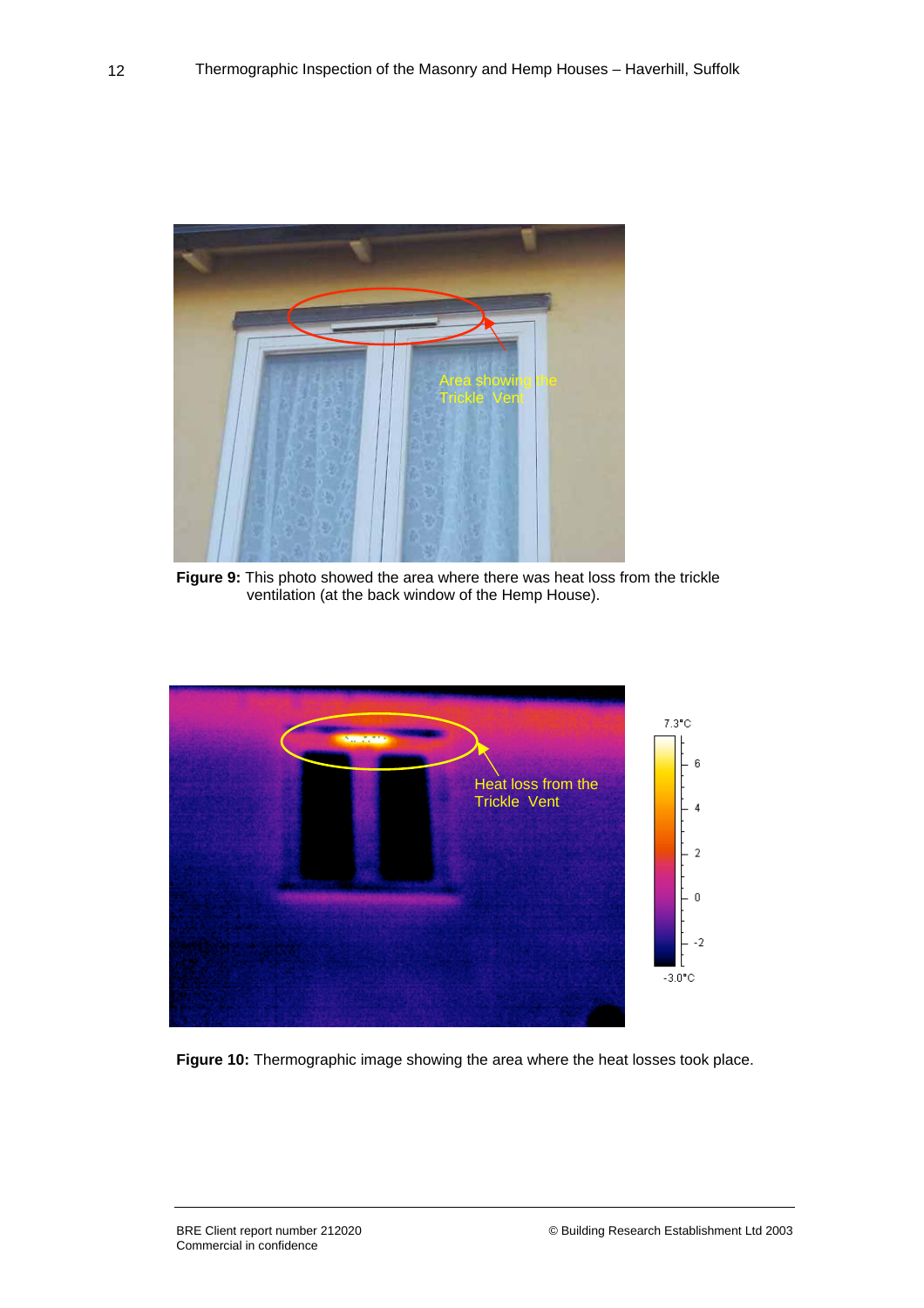

**Figure 11a:** Thermographic image of **Figure 11b:** Thermographic image of



the front of the Masonry House. The rear of Masonry House



**Figure 11c:** Thermographic image of the front of Hemp House.



Figure 11d: Thermographic image of<br>the rear of the Hemp House.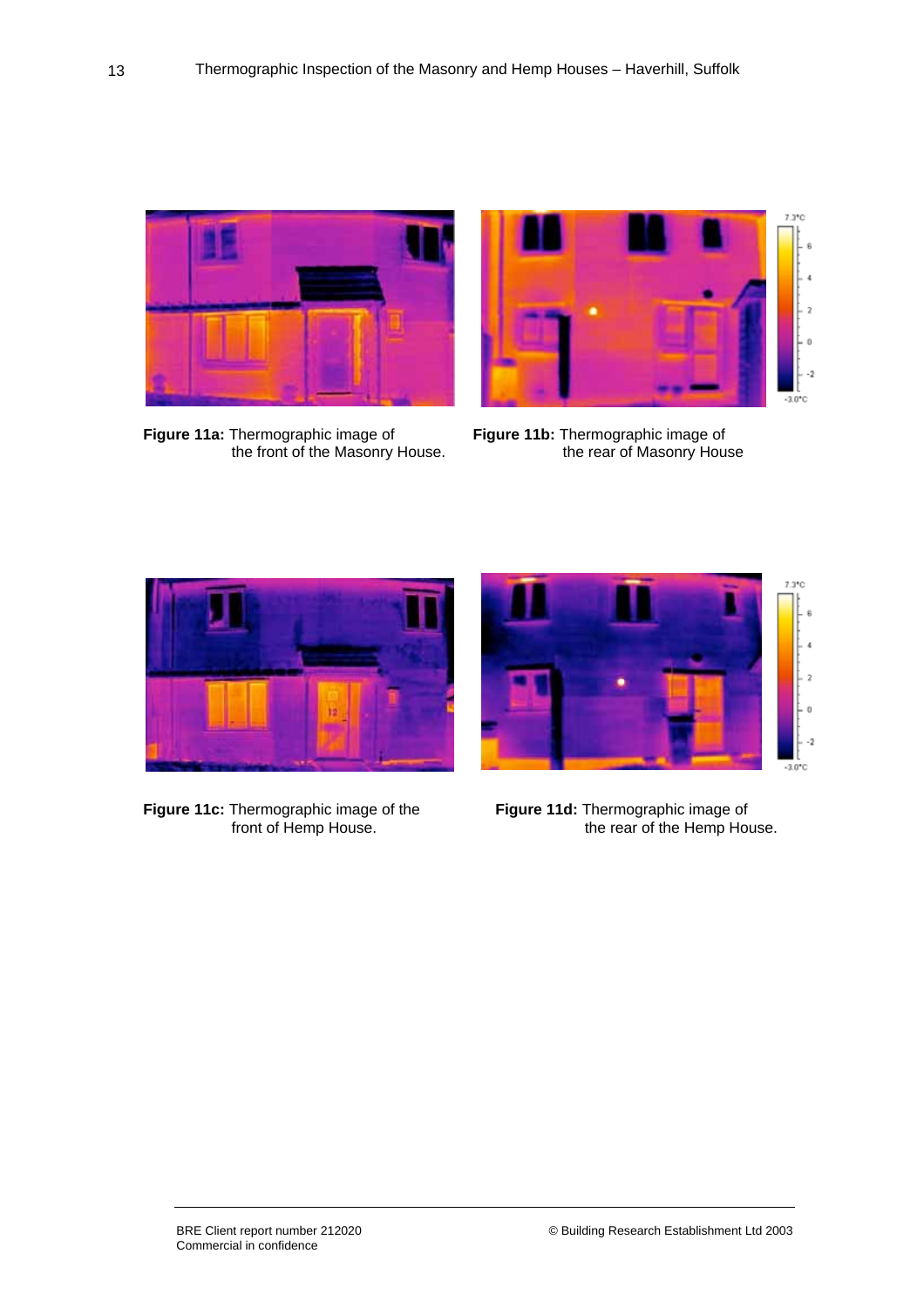

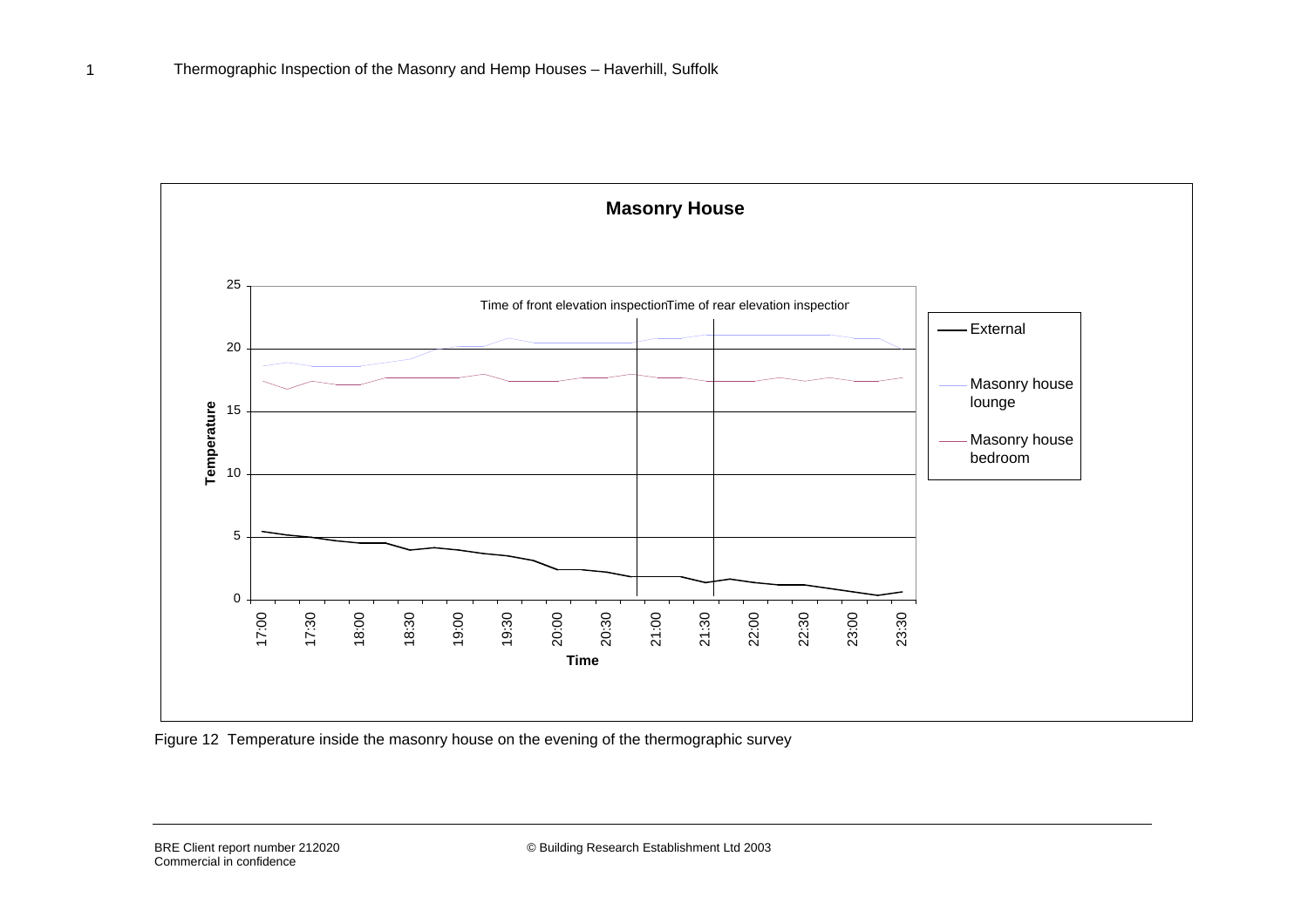

Figure 13 Temperature inside the hemp house on the evening of the thermographic survey